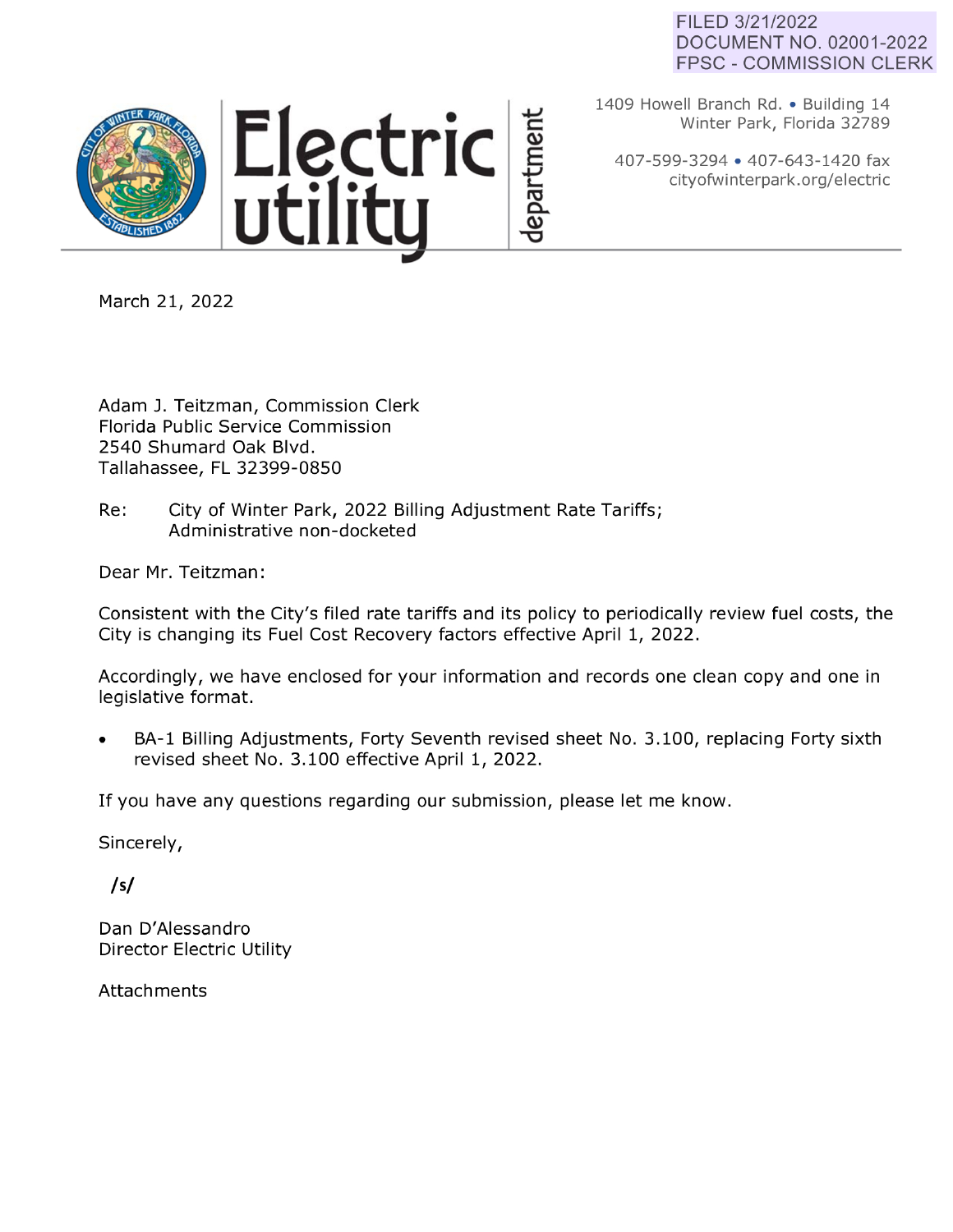

**Page 1 of 2** 

#### RATE SCHEDULE DA-1<br>DII I INC AD HETMENTS **BILLING ADJUSTMENTS RATE SCHEDULE BA-1**

### **Applicable:**

To the Rate per Month provision in each of the City's rate schedule which reference the billing adjustments set forth below.

# **Fuel Cost Recovery Factor:**

| <b>Rate Schedule</b>   |  | <b>Fuel Cost Recovery Factor (cents per kW-hr)</b> |  |
|------------------------|--|----------------------------------------------------|--|
| RS-1 $(1st 1,000$ kWH) |  | 3.599                                              |  |
| (All additional kWh)   |  | 4.599                                              |  |
| $GS-1$                 |  | 3.981                                              |  |
| $GS-2$                 |  | 3.981                                              |  |
| GSD-1                  |  | 3.981                                              |  |
| GSDT-1 (Off-peak)      |  | 3.705                                              |  |
| $(On-peak)$            |  | 4.823                                              |  |
| $LS-1$                 |  | 3.981                                              |  |
|                        |  |                                                    |  |

# **Fuel Adjustment Factor.**

The Fuel Adjustment Factor will be determined periodically by the City. This factor is designed to recover the cost of fuel that is included in the cost of bulk power supply incurred by the City to provide electric service to its customers. Review of Fuel Adjustment adequacy will occur at least quarterly. If the fuel Adjustment Factor under-recovers fuel cost, the City will increase the Fuel Adjustment to collect the under recovery. If the Fuel Adjustment Factor over-recovers fuel cost, the City will decrease the fuel adjustment to credit back to customers the over-recovery. In order to stabilize fluctuations in the fuel adjustment factor, the City Manager may determine to phase in such increases or decreases over time. In no case, however, will cumulative under or over collections be allowed to exceed 10% of the fiscal year's annual fuel budget rounded up to the next \$100,000 without appropriate adjustments to the fuel adjustment.

# **Gross Receipts Tax Factor.**

In accordance with Section 203.01 of the Florida Statutes, a factor of 2.5641% is applicable to electric sales charges for collection of the state gross receipts tax.

# **Franchise Fee Equivalent.**

A Franchise Fee Equivalent is applied to the charges for electric service (exclusive of any municipal, county, or state sales tax) provided to customers within the jurisdictional limits of the City. The franchise fee equivalent is added to the charges for electric service prior to the application of any appropriate taxes. The City has established the franchise fee equivalent at six percent.

Continued on Page 2